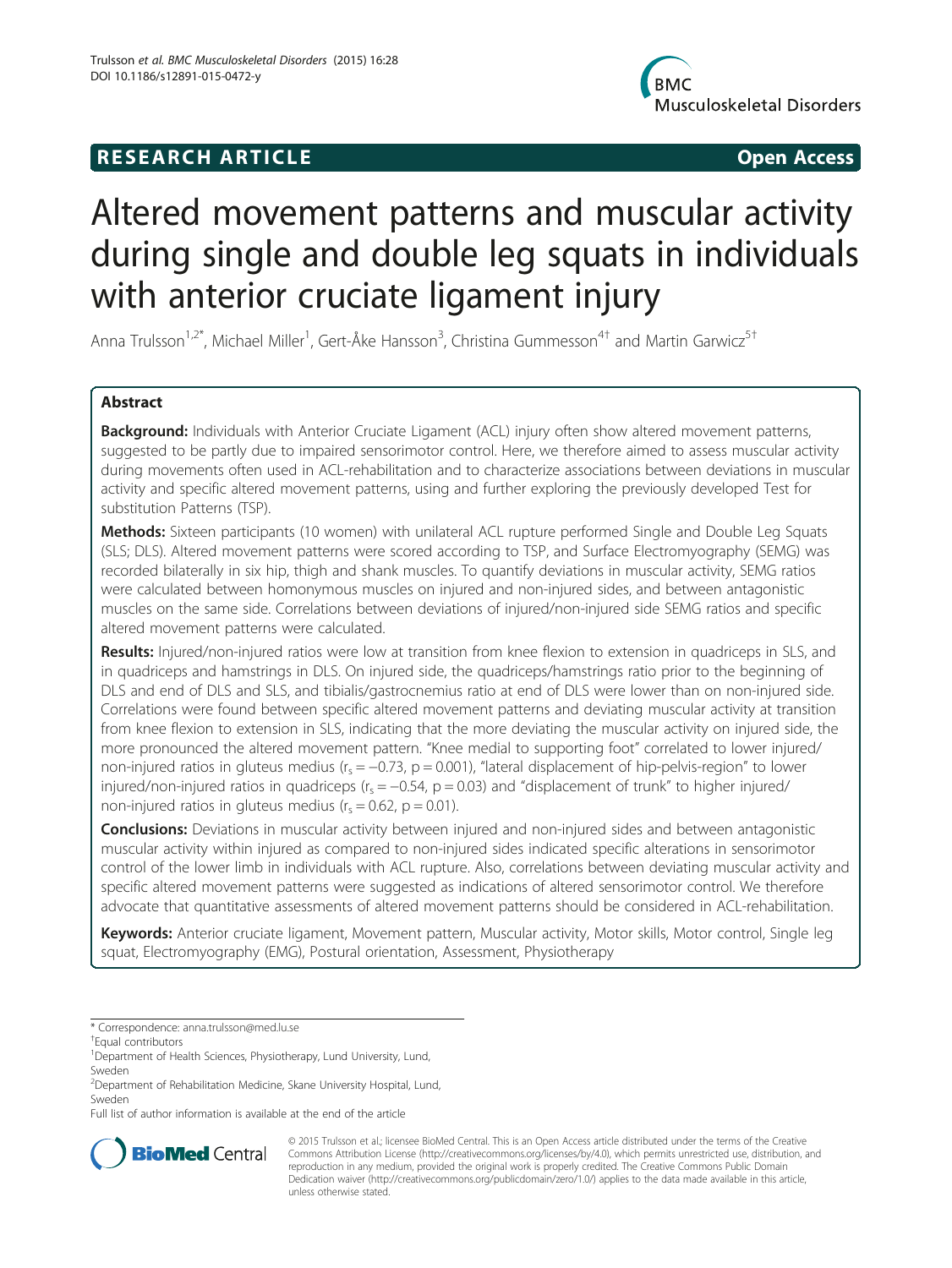#### Background

Altered movement patterns in individuals with Anterior Cruciate Ligament (ACL) injury have been demonstrated during gait, functional movements and common rehabilitative exercises [\[1-3](#page-9-0)]. In clinical practice of ACL injury evaluation and rehabilitation, assessments primarily focus on knee stability, muscular strength and/or knee symptoms [\[4](#page-9-0)-[6](#page-9-0)], and since it has been argued that interventions should be based on functional performance tests [\[7\]](#page-9-0), assessments of jump performance are also often used [[8](#page-9-0)]. Still, none of these tests strongly predict the demonstrated alterations in movement patterns [\[9,10](#page-9-0)].

The underlying mechanisms to altered movement patterns in individuals with ACL injury, are to date not fully understood, but impaired sensorimotor control – including delayed muscular responses, altered timing, co-activation or proprioception – likely plays an important causal role [[2,11\]](#page-9-0). Indeed, altered afferent sensory input due to joint injury and altered information processing in the central nervous system can lead to altered efferent output to muscles [\[12,13\]](#page-9-0). In addition, individuals with ACL injury demonstrate biomechanical instability due to increased knee-joint laxity between tibia and femur, with increased anterior-posterior translations and/or internal-external rotation, which may increase the risk of "giving-way" episodes (abnormal, sudden, painful displacement of tibia relative to femur during weight bearing) [\[14\]](#page-9-0).

To provide a better understanding of the interplay between alterations in sensorimotor control and biomechanical joint stability following knee injury, and to further explore the previously developed Test for Substitution Patterns (TSP) for the assessment of alterations in functional movements and common rehabilitative exercises, we investigated movement patterns and muscle activity in individuals with ACL rupture. Since anticipatory postural muscular activity can be altered in individuals with ACL injury [[13](#page-9-0),[15](#page-9-0)], the notion was that specific altered movement patterns are associated with deviations in muscular activity between injured and non-injured sides. If there is such association, it could have implications for future rehabilitation guidance where detection and improvement of altered movement patterns associated with deviations in muscular activation should be considered in ACL rehabilitation.

To assess altered movement patterns, reliable, valid and preferably quantitative observational assessments of movement patterns are needed. In this study we focused on the movements Single Leg Squat (SLS) and Double Leg Squat (DLS), since these movements have previously been used in standardized assessments in individuals with knee-complaints, have proved to be both valid and reliable and are often used as functional rehabilitative exercises [[16-](#page-9-0)[19\]](#page-10-0). During SLS and DLS, altered movement patterns have been observed as poor alignment

manifested as excessive medial displacement of the knee in relation to the foot or hip, an alignment that is reported to be especially disadvantageous in individuals with ACL injury since it can cause an increased risk for re-injuries during "giving-way" episodes [\[20\]](#page-10-0). Moreover, the SLS and DLS can be used in knee rehabilitation not only for evaluation, but also as a functional weight-bearing training task to improve neuromuscular control [[21](#page-10-0)].

However, assessments of SLS and DLS have in different studies been performed in somewhat different ways; either dichotomously or on an ordinal scale for segmental or overall movement quality [\[16,](#page-9-0)[18,19,22\]](#page-10-0). Furthermore, poor alignment in the lower extremity is not dependent only on knee joint position, but also on postural orientation of other joints in the lower leg and/or trunk (the ability to stabilize body segments in relation to each other and to the environment [\[23\]](#page-10-0)), maintained by the dynamic multi-joint stabilization [\[13](#page-9-0)]. It has therefore been suggested that the total kinetic chain, from foot to neck, should be considered during these movements, and various tests have been developed for this purpose [[3,9](#page-9-0)[,18\]](#page-10-0). In this study, we used the Test for Substitution Patterns, since the TSP contains the SLS and DLS and has been evaluated for assessment of altered movement patterns in the entire kinetic chain in individuals with ACL injury and in controls [[3,9\]](#page-9-0). In previous studies of TSP, individuals with ACL injury showed more and/or more pronounced altered movement patterns around the injured knee-joint, adjacent joints and in the trunk as compared to noninjured controls, and the TSP assessment was found to have a good inter- and intra-rater reliability at group level [[3,9\]](#page-9-0). The SLS and DLS, included in the TSP, are in this context scored for specific, predefined altered movement patterns associated with knee complaints and often used also as rehabilitative exercises [[24\]](#page-10-0).

To understand the muscle control strategies used by individuals with ACL injury performing SLS and DLS – tasks more strenuous than gait, but still not as demanding as jump tests – we combined the assessments of altered movement patterns with assessments of muscle activity by the use of simultaneous surface electromyography (SEMG). Electromyography is often used in kinesiological studies and reflects motor unit action potentials. The technique has been used for characterization of for example dynamic joint stability and compensatory mechanisms following ACL injury [\[25,26\]](#page-10-0). SEMG also has been studied during SLS and DLS – although preferentially in non-injured individuals [[27,28\]](#page-10-0).

The aims of the present study were i) to quantitatively characterize deviations in muscular activity in six muscles of the hip, thigh and shank during SLS and DLS performance in individuals with a mechanical instability due to a unilateral, total ACL rupture, and ii) to quantitatively characterize associations between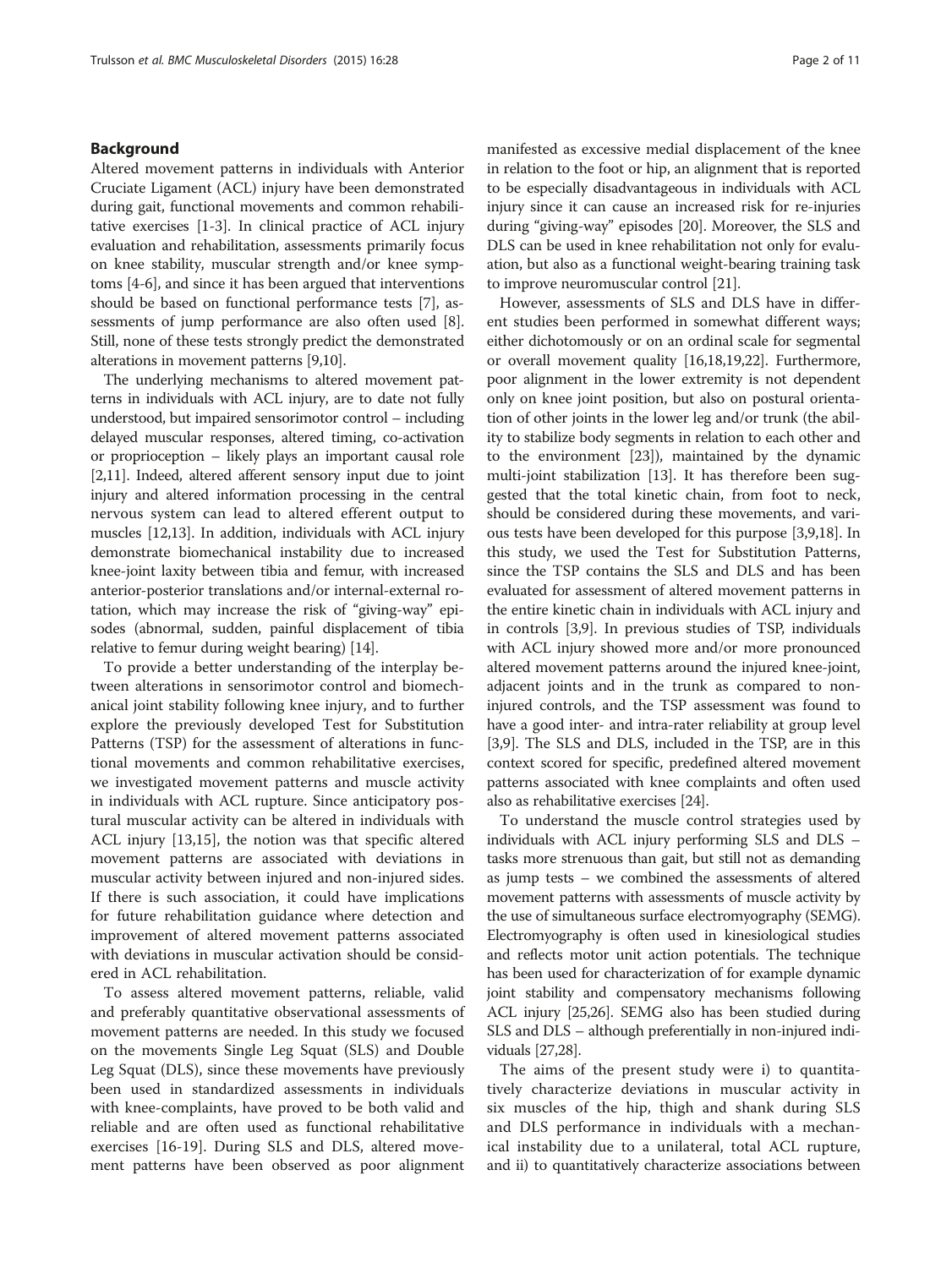<span id="page-2-0"></span>specific altered movement patterns and specific deviations in muscular activity.

#### Methods

# Participants

Sixteen participants (10 women), aged 19–48 years (mean 29.5, SD 9.5) with a total, unilateral, non-reconstructed ACL rupture sustained 2–11 months (mean 3.6, SD 2.3) before testing, volunteered to participate in this crosssectional, experimental study (Table 1). An orthopedic surgeon verified the diagnosis through clinical examination; all participants had a biomechanical kneeinstability with an increased sagittal laxity indicated by a positive Lachman test and a positive pivot shift test. The injury also was verified with magnetic resonance imaging (MRI) and/or arthroscopy at the Department of Orthopedics at Lund University Hospital, Sweden, where all participants who volunteered had consulted an orthopedic surgeon during the testing period from March 2012 to January 2013. Individuals with knee-pain, injury to the contralateral knee, concomitant symptomatic or repairable

|         |  | Table 1 Characteristics of the 16 participants with ACL |  |
|---------|--|---------------------------------------------------------|--|
| rupture |  |                                                         |  |

| Body Mass Index (BMI; kg/m <sup>2</sup> ), mean (SD)                                     | 24.6(5.1)     |
|------------------------------------------------------------------------------------------|---------------|
| Dominant side: right                                                                     | 14            |
| Injured side: dominant                                                                   | 6             |
| Participants with Magnetic Resonance Imaging-verified<br>associated meniscal afflictions | 5             |
| collateral ligament injury                                                               | 5             |
| compressive trauma/bone bruise                                                           | 13            |
| KOOS sport/recreation, mean (SD)                                                         | 38.1 (32.3)   |
| KOOS quality of life, mean (SD)                                                          | 44.7 (21.1)   |
| IKDC, mean (SD)                                                                          | 58.2 (16.3)   |
| Tegner activity scale before injury, median (min – max)                                  | $6(3 - 10)$   |
| Tegner activity scale at the testing occasion, median<br>$(min - max)$                   | $3(1-6)$      |
| TSP Total score non-injured side, median (min - max)                                     | $0(0 - 5)$    |
| TSP Total score injured side, median (min – max)                                         | $9.5(2 - 20)$ |
| p-value                                                                                  | $p \le 0.000$ |
| median difference, 95% CI                                                                | $6.5(5 - 12)$ |

KOOS = Knee Injury and Osteoarthritis Outcome Score. The 2 subscales sport/ recreation and quality of life (range from 0 "extreme problems" to 100 "no problems") were used in this study.

IKDC = the International Knee Documentation Committee Subjective Knee Evaluation Form (ranging from 0 "absence of symptoms" to 100 "no limitations of daily living").

Tegner activity scale (ranging from 1 "low activity like walking on even ground" to 10 "high activity like American football").

TSP = Test for Substitution Patterns (comprising 5 test-movements; total score ranging from 0 "no substitution pattern" to 54 "very clearly present, subject performed very poorly" where altered movements (substitution patterns) were scored as observable, predefined deviations of postural orientation). SD = Standard Deviation.

95% CI = 95% Confidence Interval.

meniscal injury, major cartilage injury, fracture, patellofemural injury or instability, injury to/pain in back/other joint, injury to the nervous system or a known neurological disease or pregnancy were excluded. All participants but one had regular supervised physical therapy. All participants gave their written, informed consent, and the study was approved by the Regional Ethical Review Board in Lund, Sweden, Dnr 2010/387.

#### Settings and procedure

The participants were informed which test-movements to perform, but not what was observed in the TSP. All were allowed to try the test-movements before the electrodes and electrogoniometers were applied. They were asked to perform the test-movements at a standardized pace given by a Metronome (50 beats per minute; Joyo JM-65, Joyo Technology CO., LTD, Shenzhen, China). The participants performed the test-movements barefooted and dressed in shorts and T-shirt. During the SLS, unilateral fingertip support was permitted. The examiner gave standardized verbal and visual instructions according to the manual, and scored participants' performances during three trials at the same time as the SEMG and electrogoniometer measurements were recorded. After performing the test-movements, participants rated their knee symptoms, knee-function and activity level. The test session lasted about 90 minutes.

#### Test-movements and TSP-scoring

The test-movements primarily used in the present analysis were SLS and DLS, since these movements can be assessed in a reliable manner [\[16](#page-9-0)[-19\]](#page-10-0), are commonly used in both clinical work and in research, resemble activities of everyday life and are also used as common functional rehabilitative exercises. However, the complete TSP consists of five test-movements – SLS, DLS, forward lunge, tip-toe standing knee flexion and body-weight-altering, which were all conducted to assess TSP Total score (Table 1). The participants performed all five test-movements in a standardized order, with three consecutive trials of each test-movement [[3,9](#page-9-0)].

The altered movements (substitution patterns) scored in the SLS and DLS were scored according to a strict protocol presented and evaluated by Trulsson et. al. [[3](#page-9-0),[9](#page-9-0)], and were observable, predefined deviations of postural orientation between the foot, knee, hip, trunk, arms and/ or neck as compared to the non-injured side; "knee medial to supporting foot", "pronation of foot", "lateral displacement of hip-pelvis region", "displacement of trunk" in the SLS and "displacement of body weight to either side" in the DLS. Substitution patterns were scored for each side separately using a four point, ordinal scale (0–3); "0": no substitution pattern; "1": substitution pattern possibly present; "2": substitution pattern clearly present; "3":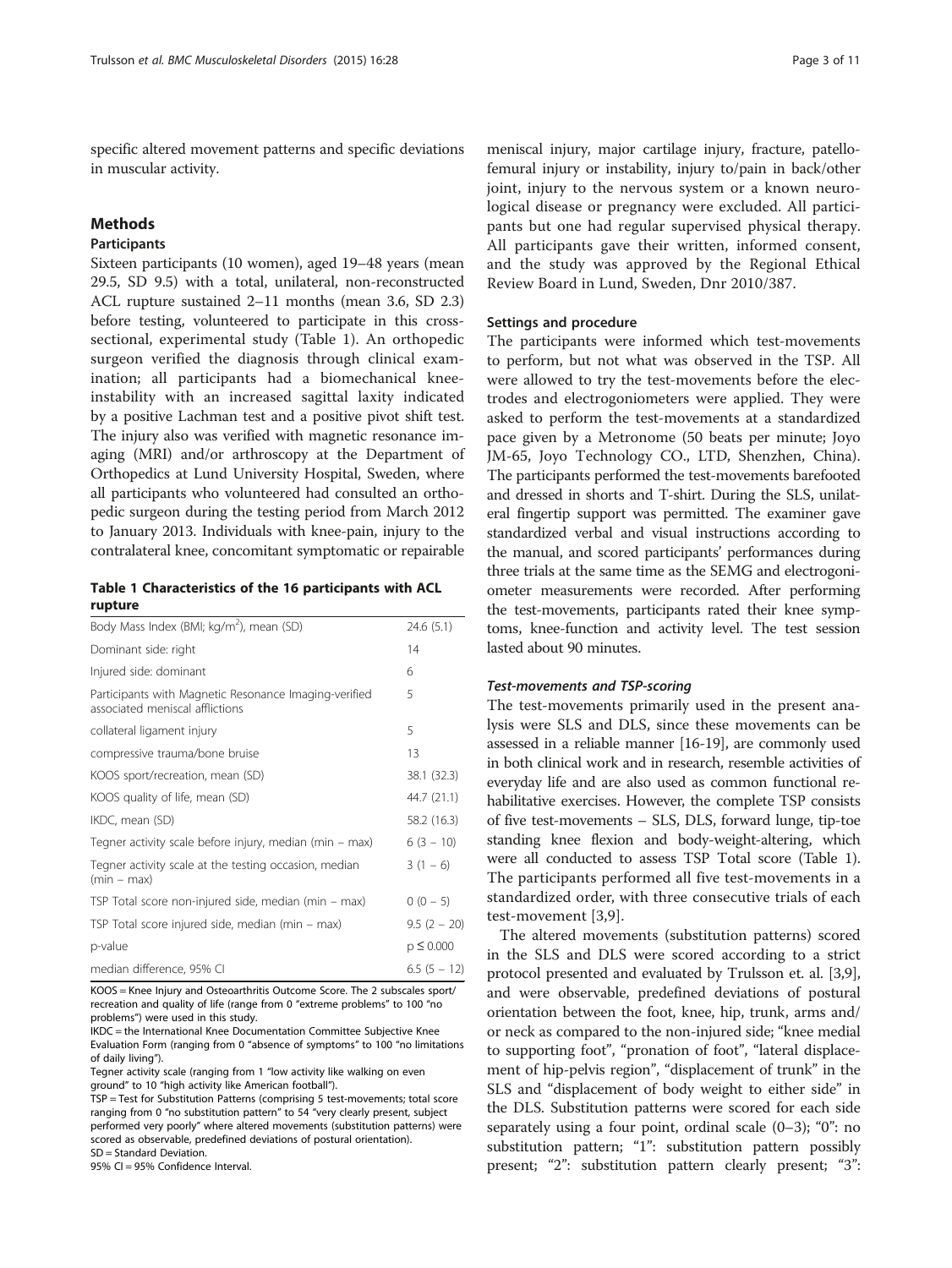subject performed very poorly (e.g. with no similarity to the task or unable to perform the predefined number of trials). Points 1–3 were given when a specific substitution pattern was observed in at least two of the three trials of the test-movement. Consequently, in the present study, the possible score for an individual participant was 0 to 12 points for SLS and 0 to 3 points for DLS. An experienced physical therapist specializing in knee injury rehabilitation and familiar with TSP assessments scored all participants' performances.

#### Outcome measures

The participants rated their knee symptoms as perceived during the past week and also retrospectively, as experienced just before the injury. The Swedish version of Knee Injury and Osteoarthritis Outcome Score, KOOS [[4\]](#page-9-0), a self-administered, validated questionnaire with 42 questions comprising five subscales, each ranging from 0 (extreme problems) to 100 (no problems) was used. The subscales sport/recreation and quality of life were used in this study (Table [1\)](#page-2-0). The participants also rated their knee-function on the International Knee Documentation Committee Subjective Knee Evaluation Form (IKDC), consisting of 10 questions about symptoms and activity ranging from 0 to 100, where 100 indicates absence of symptoms and no limitations in daily living [[29](#page-10-0)]. Participants rated their activity level, according to Tegner activity scale graded from level 1 (low activity) to 10 (very high activity) [\[30\]](#page-10-0). Before injury, median activity level was 6 (activities such as badminton, tennis, alpine skiing, aerobics or cross country running). At the test occasion median activity level was 3 (bike riding, swimming or golf).

# SEMG

To evaluate which muscles, electrode placements, procedure and pace to use when performing the test-movements, piloting with SEMG of 13 different muscles and protocol development was carried out in two individuals with ACL rupture (not included in the study) and four non-injured individuals. In the final protocol, SEMG was recorded bilaterally from gluteus medius, biceps femoris (long head), quadriceps femoris vastus lateralis, tibialis anterior, medial head of gastrocnemius and the peroneus longus muscle, using a 16 channel telemetric data logger (Mega Muscle tester ME6000, Mega Electronics Ltd, Kuopio, Finland; sampling rate 1024 Hz). The Mega Win Software 3.1 was used to digitally filter the raw SEMG signals with a bandpass filter with cut off frequencies of 30 and 400 Hz and to calculate the root mean square value for epochs of 125 ms. Self-adhesive, silver/silver chloride surface electrodes (Ambu® Neuroline 720, Ambu, Ballerup, Denmark) were placed in a bipolar configuration longitudinally on each muscle belly (inter-electrode distance 20 mm) according to SENIAM recommendations [\[31](#page-10-0)]. The skin surface was prepared by shaving, if necessary, and with fine sandpaper and ethanol, and the same examiner mounted the electrodes for all participants. Before each test, SEMG signals were visually controlled during rest for background artifacts and poor electrode connection.

#### Electrogoniometers

For measurement of knee flexion/extension angle, strain gauge electrogoniometers (SG150, Biometrics Ltd., Newport, United Kingdom) with a measurement accuracy of  $\pm 2^{\circ}$  were mounted on the lateral side of the right and left knees and signals were recorded on the same data logger as the SEMG signal. The electrogoniometers were attached with double sided medical tape, aligned so that the center of the electrogoniometer-sensor corresponded to the center of movement in the knee-joint and in a straight line from the participants' trochanter major of femur and lateral malleolus of fibula when standing with straight legs. The electrogoniometers were calibrated according to the manufacturer's instructions and were mounted by the same examiner for all participants.

#### Video camera

A camera (High-Definition Video 1080i; Canon HD, LEGRIA HV40, Canon Inc., Tokyo Japan), mounted on a tripod and capturing test-movements from the front, was synchronized (±40 ms) with the SEMG measurements so that the TSP examiner also could assess testmovements after testing.

# Data analysis and statistics

#### Data analysis

One examiner visually inspected the video according to a protocol defined in advance so that the trial with the most obvious altered movements was chosen for analysis. To analyze SEMG activity during the chosen trial, the Mega Win software was used to visualize SEMG amplitudes (microvolts,  $\mu$ V) on a time-axis (milliseconds, ms). The same examiner processed the SEMG recordings and identified the start and end of the trial by simultaneous inspection of the video and electrogoniometer recordings: the instance that the goniometer signal changed +2° during 0.1 s was defined as the start and the instance when the goniometer signal resumed starting-level was defined as the end of the test-movement. The mean durations of the SLS were 2.5 s (SD 0.5) and 2.4 s (SD 0.5) for the injured and non-injured sides, respectively and 2.6 s (SD 0.4) for the DLS.

For analysis, the SEMG-recording during testmovements was divided into 10 time epochs (bins). The time bins were evenly distributed over the duration of the test-movement, within the limits of the time resolution of the Mega Win software (0.1 sec). A "pre-bin", bin 1, was added for the inclusion of anticipatory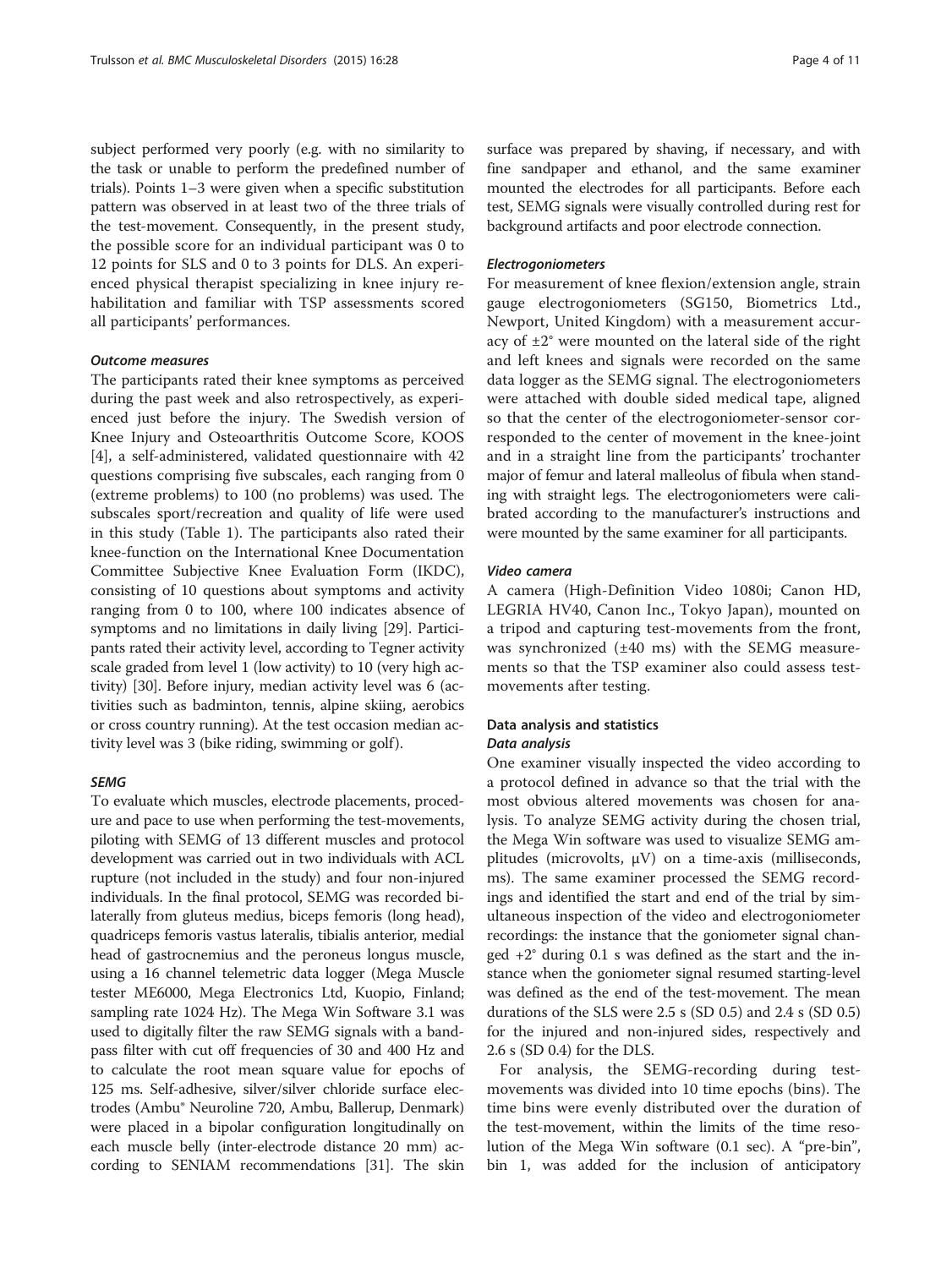muscular activation just prior to the defined beginning of the test-movement, corresponding to 10% of the duration of the test-movement. Hence, 11 time bins, evenly distributed and starting slightly before the test-movement were used in the SEMG analysis.

The average amplitude for each of the 11 time bins was calculated by the Mega Win Software. However, comparisons and correlation calculations focused on preparatory muscular activity (time bin 1), the transition from flexion to extension (for individual participants either time bin 6 or 7) and the decline or cessation of muscular activity (time bin 11), given the crucial importance of these phases for the movement as a whole.

To obtain a measure of SEMG deviation – for each muscle, for each participant, for both SLS and DLS – that could be quantitatively compared to TSP scores, the ratio of average amplitude for each of the 11 time bins between injured and non-injured sides, SEMG<sub>ratio</sub>, was calculated in accordance with previous studies [\[32,33](#page-10-0)], so that equal activity of injured and non-injured sides would correspond to 1.0 [\[32\]](#page-10-0). To quantitatively characterize the activity in antagonistic muscles, a ratio of SEMG activity of quadriceps/hamstrings and tibialis anterior/gastrocnemius was calculated for bin 1, 6/7 and 11. Ratios were then compared between injured and non-injured sides.

#### **Statistics**

The Wilcoxon Signed Ranks Test was used to test for differences between the injured and non-injured sides with respect to TSP scores, SEMG<sub>ratio</sub> and for the antagonistic activity ratio within the injured side in bins 1, 6/7 and 11. Differences p ≤0.05 were considered statistically significant. Non-parametric confidence intervals (95%) were calculated for the median of the paired differences [[34](#page-10-0)]. For the correlation calculations between the  $SEMG<sub>ratio</sub>$  and the results of the TSP, the Spearman's correlation coefficients (r<sub>s</sub>) were used, and correlations r<sub>s</sub> < -0.5 or r<sub>s</sub> ≥ 0.5 are presented. All calculations and statistical analyses were carried out using SPSS version 11.5 and IBM SPSS Statistics version 20.0.

Data for the dominant/non-dominant leg were pooled in accordance with previous studies, in which subjects conducting movements similar to SLS and DLS were found to have a fairly symmetrical SEMG when comparing dominant and non-dominant sides [[35](#page-10-0)].

# Results

#### TSP-score

In accordance with previous studies, TSP scores were significantly higher on participants' injured side as compared to their non-injured side, for both SLS and DLS (Table 2). The two most frequent substitution patterns in SLS were "knee medial to the supporting foot" and "displacement of trunk" (both present in 9/16 participants). In

#### Table 2 Median TSP score for the Single Leg Squat (SLS) and Double Leg Squat (DLS)

| Test-movement            | Median (min – max)<br>TSP score on<br>injured side | Median (min – max)<br>TSP score on<br>non-injured side |  |  |
|--------------------------|----------------------------------------------------|--------------------------------------------------------|--|--|
| SI S                     | $2(0-6)$                                           | $0(0 - 3)$                                             |  |  |
| Possible score: $0 - 12$ | median difference 1.0, 95% CI (1.0 - 3.0)          |                                                        |  |  |
|                          |                                                    | $p = 0.003$                                            |  |  |
| DIS                      | $1(0-2)$                                           | $0(0 - 0)$                                             |  |  |
| Possible score: $0 - 3$  |                                                    | median difference 1.0, 95% CI (1.0 - 2.0)              |  |  |
|                          | $p = 0.001$                                        |                                                        |  |  |

Median (min – max) TSP score for the Single Leg Squat (SLS) and Double Leg Squat (DLS) respectively, as well as median difference with 95% confidence interval (95% CI) and p-value for injured and non-injured sides, for the 16 participants with ACL rupture.

SLS and DLS are included in the Test for Substitution Patterns where altered movements (substitution patterns) were scored as observable, predefined deviations of postural orientation; for details see Subjects and Methods section.

DLS, 13/16 participants "displaced the body weight to non-injured side".

#### SEMG

In SLS, overall activity in time bins 1, 6/7 and 11 was similar in non-injured and injured sides, with three notable exceptions (Figure [1](#page-5-0), Table [3\)](#page-6-0). (For absolute amplitudes of SEMG during entire SLS and DLS performance, see Additional file [1\)](#page-9-0). Prior to the beginning of movement, in bin 1, activity in peroneus longus was lower on the injured side, indicated by a  $SEMG<sub>ratio</sub>$  of 0.55  $[Q<sub>1</sub>,$  $Q_3$  0.33, 0.88] (p = 0.03). At transition from knee flexion to extension, activity in quadriceps vastus lateralis was lower on the injured side;  $SEMG<sub>ratio</sub>$  0.69 [ $Q<sub>1</sub>$ ,  $Q<sub>3</sub>$  0.62, 0.97] ( $p = 0.05$ ). At end of SLS, there was still a lower activity in quadriceps on the injured side;  $SEMG<sub>ratio</sub>$  0.73  $[Q_1, Q_3, 0.39, 1.05]$  (p = 0.05).

In DLS, activity prior to the beginning of the movement differed between injured and non-injured sides in four of the six muscles recorded (Figure [1,](#page-5-0) Table [3\)](#page-6-0). The  $SEMG<sub>ratio</sub>$ was 1.46  $[Q_1, Q_3, 1.00, 3.00]$ ,  $(p = 0.04)$  for biceps femoris, 0.64  $[Q_1, Q_3, 0.50, 1.00]$  (p = 0.04) for quadriceps, 0.61  $[Q_1, Q_3, 0.17, 0.92]$  (p = 0.02) for tibialis anterior and 0.53  $[Q_1, Q_3, 0.38, 0.98]$  (p = 0.02) for peroneus longus. At transition from knee flexion to extension,  $SEMG<sub>ratio</sub>$  was 0.66  $[Q_1, Q_3, 0.48, 0.80]$  (p = 0.02) for biceps femoris and 0.56  $[Q_1, Q_3, 0.38, 0.71]$  (p = 0.003) for quadriceps. At the end of DLS there was lower activity on the injured side in three muscles – quadriceps vastus lateralis,  $SEMG<sub>ratio</sub>$ 0.66  $[Q_1, Q_3, 0.44, 0.99]$  (p = 0.01), tibialis anterior, 0.46  $[Q_1, Q_3, 0.13, 1.00]$  (p = 0.02) and peroneus longus, 0.61  $[Q_1, Q_3, 0.28, 1.19]$  (p = 0.04).

The activity in antagonistic muscles, calculated as a ratio of the SEMG activity of quadriceps/hamstrings within the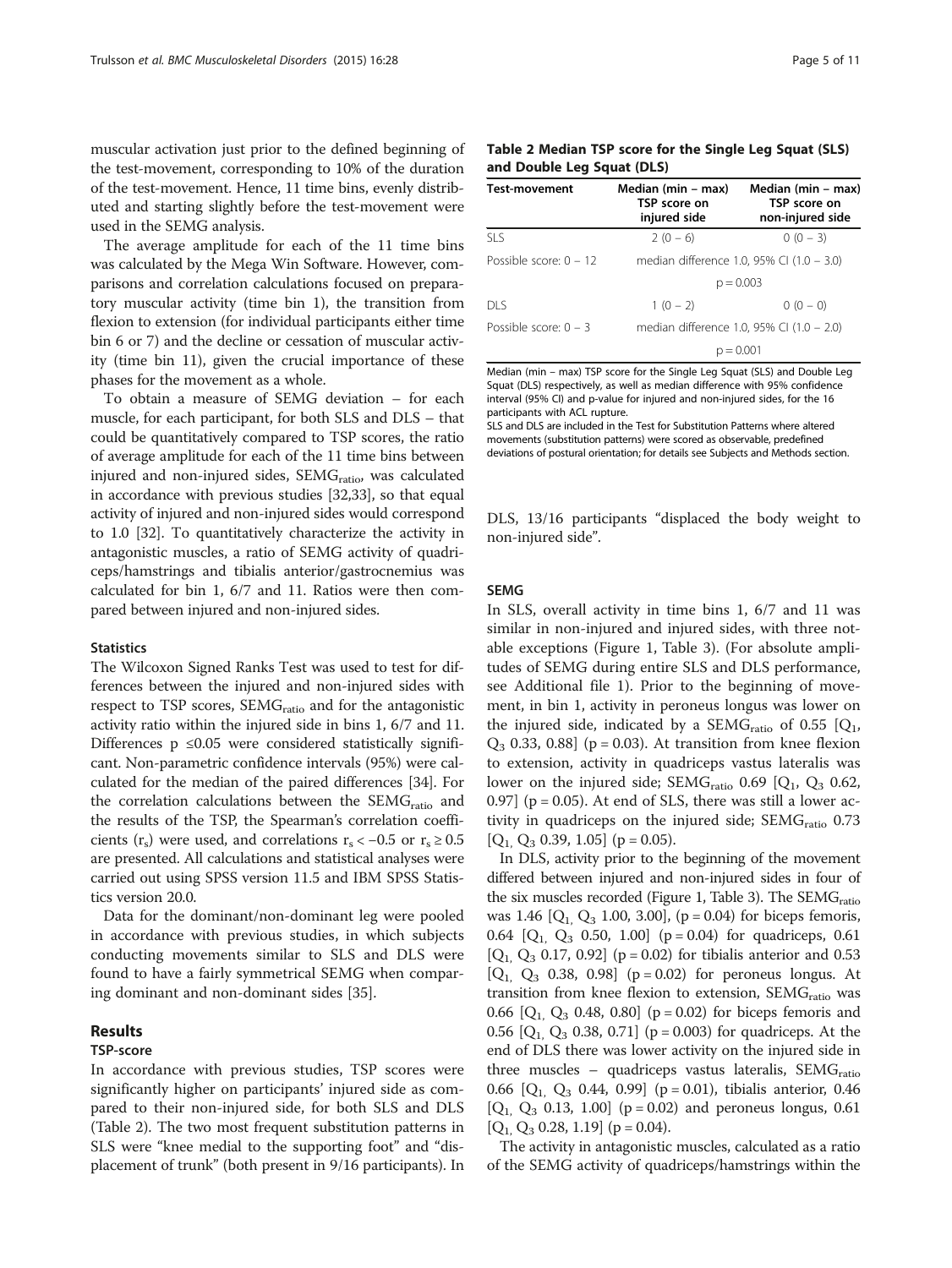<span id="page-5-0"></span>

injured side was lower for the SLS on injured side in bin 11, with a median of 1.80  $[Q_1, Q_3, 1.07, 2.67]$ , as compared to the non-injured side, with a median ratio of 3.6  $[Q_1, Q_3]$ 2.02, 5.73] and a median difference of 1.73, 95% CI −0.6 to 4.5, p = 0.02. For the DLS there was a lower quadriceps/ hamstrings ratio on injured side prior to the beginning of the movement in bin 1, with a median of 1.9  $[Q_1, Q_3, 0.73,$ 3.25], as compared to non-injured side of 4.5  $[Q_1, Q_3, 2.92,$ 6.0] and a median difference of 2.5, 95% CI 0.4 to 4.0,  $p =$ 0.02, and at end of DLS in bin 11, with a lower quadriceps/hamstrings ratio on injured side of 1.9  $[Q_1, Q_3, 1.02,$ 3.68], as compared to on the non-injured side, with 4.3  $[Q_1, Q_3, 3.52, 7.64]$  and a median difference of 2.5, 95% CI 0.1 to 5.9,  $p = 0.03$ . The only deviation in antagonistic activity on the injured side for the tibialis anterior/

gastrocnemius muscles was a lower activity at end of DLS in bin 11, with a median on injured side of 0.3  $[Q_1, Q_3]$ 0.18, 0.73], as compared to the non-injured side, with 1.14  $[Q_1, Q_3, 0.54, 5.07]$  and a median difference of 1.0, 95% CI 0 to 5.3,  $p = 0.004$ .

#### Correlations between TSP scores and SEMG<sub>ratio</sub>

In SLS, "lateral displacement of the hip-pelvis region on the supporting side" was negatively correlated to  $SEMG<sub>ratio</sub>$ of biceps femoris in time bin 1,  $r_s = -0.71$  (p = 0.002, 95% CI  $-0.89$  to  $-0.33$ ), and to SEMG<sub>ratio</sub> of quadriceps in time bin 6/7,  $r_s = -0.54$  (p = 0.03, 95% CI –0.82 to –0.06). These findings indicate that the lower the muscle activity in biceps femoris on the injured side prior to the beginning of movement and the lower the activity on the injured side in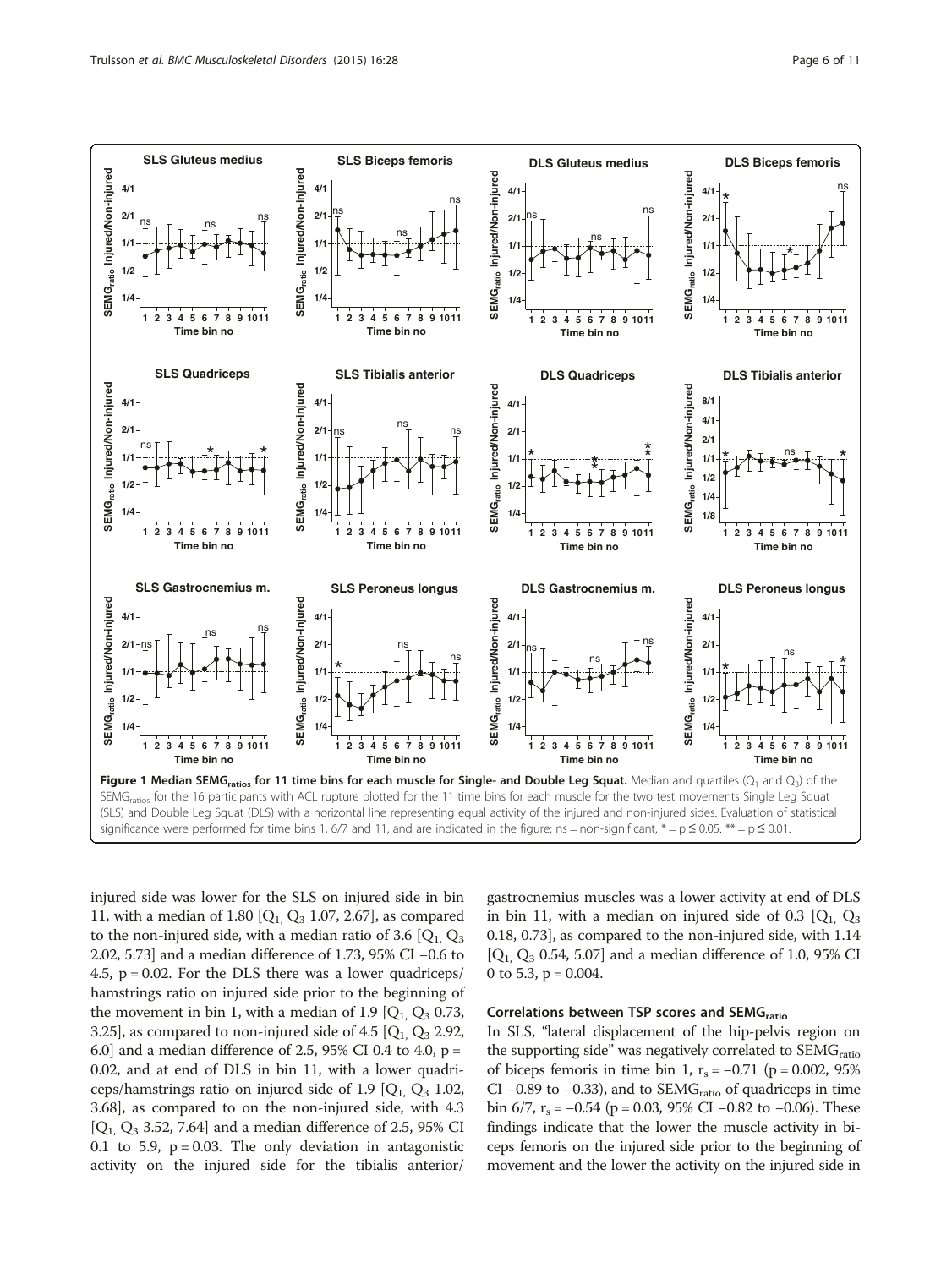| SLS                         |                       |           |                       |           |                       |           |
|-----------------------------|-----------------------|-----------|-----------------------|-----------|-----------------------|-----------|
| Muscle                      | Time bin 1            | p         | Time bin 6/7          | p         | Time bin 11           | p         |
|                             | Median $(Q_1, Q_3)$   |           | Median $(Q_1, Q_3)$   |           | Median $(Q_1, Q_3)$   |           |
| Quadriceps vastus lateralis | $0.78$ $(0.54, 1.18)$ | ns (0.12) | $0.69$ $(0.62, 0.97)$ | 0.05      | 0.73(0.39, 1.05)      | 0.05      |
| Peroneus longus             | 0.55(0.33, 0.88)      | 0.03      | 0.72(0.44, 1.36)      | ns (0.16) | 0.80(0.49, 1.25)      | ns (0.16) |
| <b>DLS</b>                  |                       |           |                       |           |                       |           |
| Muscle                      | Time bin 1            | p         | Time bin 6/7          | p         | Time bin 11           | p         |
|                             | Median $(Q_1, Q_3)$   |           | Median $(Q_1, Q_3)$   |           | Median $(Q_1, Q_3)$   |           |
| Biceps femoris              | 1.46 (1.00, 3.00)     | 0.04      | $0.66$ $(0.48, 0.80)$ | 0.02      | 1.78 (1.02, 3.96)     | ns (0.11) |
| Quadriceps vastus lateralis | $0.64$ $(0.50, 1.00)$ | 0.04      | $0.56$ $(0.38, 0.71)$ | 0.003     | $0.66$ $(0.44, 0.99)$ | 0.01      |
| <b>Tibialis Anterior</b>    | $0.61$ $(0.17, 0.92)$ | 0.02      | $0.82$ (0.76, 0.99)   | ns (0.15) | $0.46$ $(0.13, 1.00)$ | 0.02      |
| Peroneus longus             | $0.53$ $(0.38, 0.98)$ | 0.02      | 0.70(0.35, 1.45)      | ns (0.13) | $0.61$ $(0.28, 1.19)$ | 0.04      |

<span id="page-6-0"></span>Table 3 SEMGratios for the Single Leg Squat (SLS) and the Double Leg Squat (DLS)

Median SEMG<sub>ratios</sub>, quartiles and p-value for the Single Leg Squat (SLS), and the Double Leg Squat (DLS), for the muscles with statistically significant differences between sides in one or more of the time bins 1, 6/7 and 11, for the 16 participants with ACL rupture.

SEMG<sub>ratio</sub> was calculated as the ratio of the average amplitude between injured and non-injured sides for each of the time bins 1, 6/7 and 11, so that an equal activation in injured and non-injured sides would correspond to 1.0. The calculations were made for all six muscles recorded.

SLS and DLS are included in the Test for Substitution Patterns where altered movements (substitution patterns) were scored as observable, predefined deviations of postural orientation; for details see Subjects and methods section.

Time bin = a time epoch. Time bin 1 corresponds to the instance prior to the beginning of the movement, time bin 6/7 to the transition from flexion to extension and time bin 11 to the end of the movement.

 $Q_1$ ,  $Q_3$  = quartiles 1 and 3.

 $p = p$ -value.

ns = non-significant.

quadriceps at transition from knee flexion to extension, the more pronounced the lateral displacement of the hippelvis region (Table 4). "Knee medial to supporting foot" was negatively correlated to SEMG<sub>ratio</sub> of the gluteus medius in time bin 6/7,  $r_s = -0.73$  (p = 0.001, 95% CI −0.90 to −0.36), indicating that the lower the muscle activity in gluteus medius at transition from knee flexion to

extension, the more pronounced the displacement of the knee in relation to the supporting foot. "Displacement of trunk" was positively correlated to  $SEMG<sub>ratio</sub>$  for gluteus medius in time bin 6/7,  $r_s = 0.62$  (p = 0.01, 95% CI 0.18 to 0.85) and negatively correlated to  $SEMG<sub>ratio</sub>$  for tibialis anterior in time bin 11,  $r_s = -0.50$ , (p = 0.047, 95% CI -0.80 to −0.01). This indicates that high activity in gluteus

| Table 4 Correlations between TSP points and SEMG <sub>ratios</sub> in Single- and Double Leg Squat (SLS, DLS) |  |  |
|---------------------------------------------------------------------------------------------------------------|--|--|
|---------------------------------------------------------------------------------------------------------------|--|--|

| <b>SLS</b>                                                             |                                  |          |                                      |
|------------------------------------------------------------------------|----------------------------------|----------|--------------------------------------|
| Substitution pattern according to TSP                                  | SEMG <sub>ratio</sub> for muscle | Time bin | r. (95% CI) p-value                  |
| "lateral displacement of the hip-pelvis region on the supporting side" | biceps femoris                   |          | $-0.71$ ( $-0.89$ to $-0.33$ ) 0.002 |
| "lateral displacement of the hip-pelvis region on the supporting side" | quadriceps                       | 6/7      | $-0.54$ ( $-0.82$ to $-0.06$ ) 0.03  |
| "knee medial to the supporting foot"                                   | gluteus medius                   | 6/7      | $-0.73$ ( $-0.90$ to $-0.36$ ) 0.001 |
| "displacement of the trunk"                                            | gluteus medius                   | 6/7      | 0.62 (0.18 to 0.85) 0.01             |
| "pronation of the foot"                                                | tibialis anterior                | 11       | $-0.60$ ( $-0.84$ to $-0.14$ ) 0.015 |
| "displacement of the trunk"                                            | tibialis anterior                | 11       | $-0.50$ ( $-0.80$ to $-0.01$ ) 0.047 |
| <b>DLS</b>                                                             |                                  |          |                                      |
| "displacement of body weight to either side"                           | tibialis anterior                |          | $-0.51$ ( $-0.80$ to $-0.02$ ) 0.043 |

Correlations between the points scored for the substitution patterns in injured side and SEMG<sub>ratios</sub> for the muscles recorded, in the test-movements Single Leg Squat (SLS) and Double Leg Squat (DLS), for the 16 participants with ACL rupture. Spearman's correlation coefficients, the 95% confidence interval and p-value are presented for time bins 1, 6/7 and 11 with statistically significant correlations.

SEMG<sub>ratio</sub> was calculated as the ratio of the average amplitude between injured and non-injured sides for each of the time bins 1, 6/7 and 11, so that an equal activation in injured and non-injured sides would correspond to 1.0. The calculations were made for all six muscles recorded.

SLS and DLS are included in the Test for Substitution Patterns where altered movements (substitution patterns) were scored as observable, predefined deviations of postural orientation; for details see Subjects and methods section.

Time bin = a time epoch. Time bin 1 corresponds to the instance prior to the beginning of the movement, time bin 6/7 to the transition from flexion to extension and time bin 11 to the end of the movement.

 $r_s$  = Spearman's correlation coefficient.

95% CI = 95% confidence interval.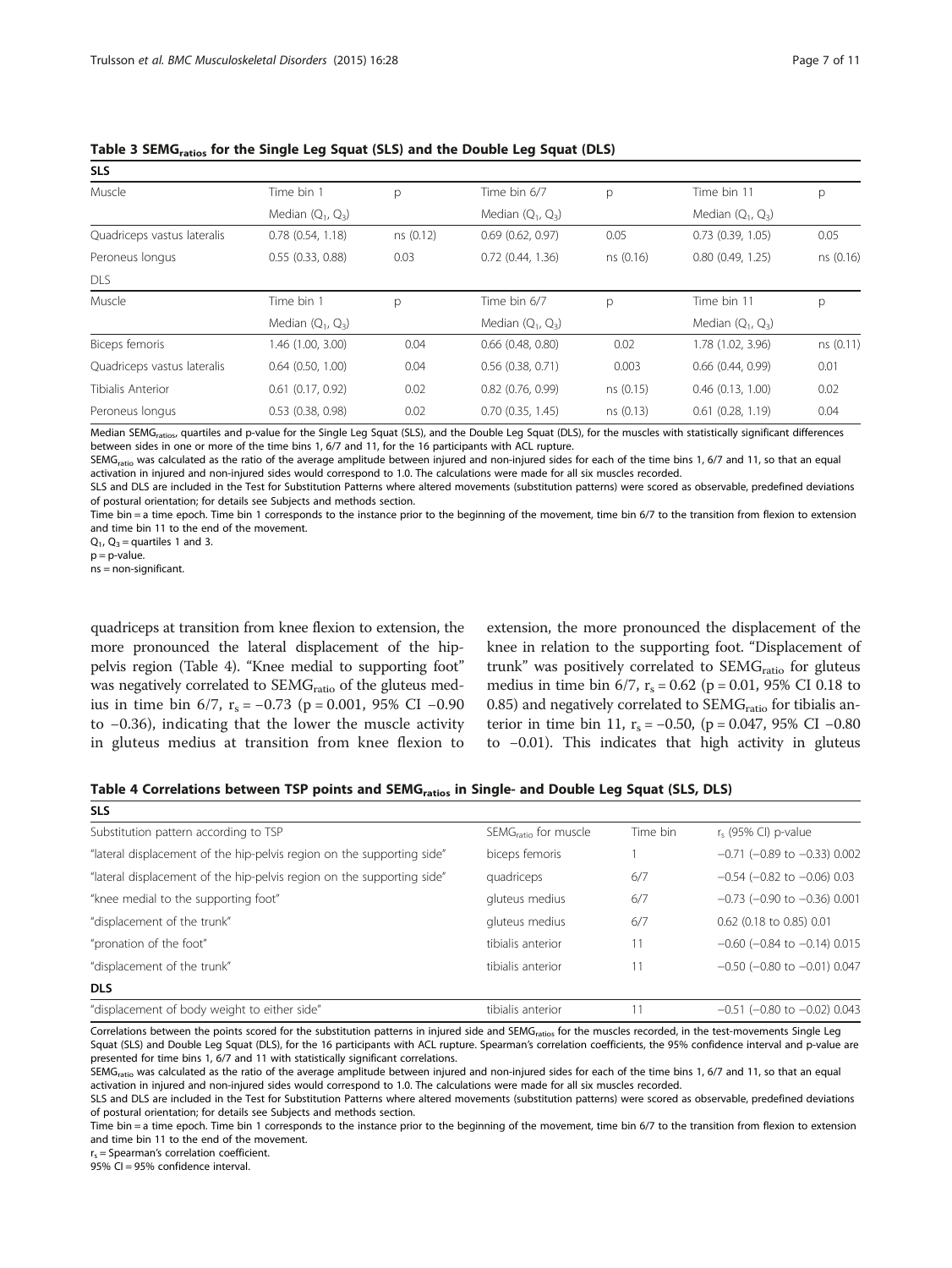medius on the injured side at transition from knee flexion to extension and low activity in tibialis anterior on the injured side at the end of the SLS, were associated with more pronounced displacement of the trunk. Finally, there was a negative correlation between "pronation of foot" and SEMG<sub>ratio</sub> for tibialis anterior in time bin 11,  $r_s$  = −0.60, (p = 0.015, 95% CI −0.84 to −0.14), indicating that low activity in tibialis anterior at the end of the movement was associated to a more pronounced pronation of the foot.

For DLS, "displacement of body weight to either side" was negatively correlated to SEMG<sub>ratio</sub> for tibialis anterior in time bin 11,  $r_s = -0.51$  (p = 0.043, 95% CI −0.80 to −0.02), indicating that low activity in tibialis anterior at the end of the movement, was associated to a more pronounced displacement of body weight (Table [4\)](#page-6-0).

#### **Discussion**

More pronounced substitution patterns were observed on participants' injured side, in agreement with previous studies of the TSP [\[3](#page-9-0),[9](#page-9-0)]. Deviating muscular activity, in general lower activity on the injured as compared to the non-injured side, and deviations between injured and non-injured side in antagonistic activity within the injured side were found during both SLS and DLS. Correlations between individual substitution patterns and deviations in the activity of specific muscles at specific times were seen, not only in muscles acting directly on the knee joint, but also on adjacent joints. These results support the notion that specific altered movement patterns may be associated with deviations in muscular activity.

The  $SEMG<sub>ratio</sub>$  was calculated for six muscles at three time bins (time bin 1, 6/7 and 11) during SLS and DLS, amounting to 18 comparisons between injured and noninjured sides for each movement. Out of these 18 comparisons for SLS and DLS respectively, 3 for SLS and 9 for DLS showed statistically significantly differences (Table [3](#page-6-0)). With only one exception, all these differences constituted a lower activity on the injured as compared to the noninjured side prior to beginning of movement, at transition from flexion to extension as well as at the end of movement. In DLS, a significantly lower activity was seen in four of six muscles prior to the beginning of movement, two of six muscles in transition from flexion to extension and in three of six muscles at end of movement. Notably, quadriceps had a significantly lower activity on the injured side in all three phases of the movement. A lower activity in quadriceps muscle at transition from flexion to extension and at end also was found during SLS. A key to understanding mechanisms underlying altered movement patterns will be to determine if changes in muscular activation such as those described here occur as a direct consequence of ACL injury, or whether they are adaptive and act to compensate for loss of joint stability and/or sensory

afferent input. While such analysis of causality was beyond the scope of the present study, a first step may be to put our results in perspective of previous findings.

One reason for the low injured/non-injured ratios at transition from knee flexion to extension in quadriceps in SLS and DLS can be the proposed arthrogenic muscle inhibition in quadriceps, describing the inability to contract the muscle after joint injury beyond conscious, voluntary control [\[36\]](#page-10-0). This is found to be common both in individuals with ACL-injury and ACL-reconstruction, often observed bilaterally [[37\]](#page-10-0). Although muscle inhibition was not assessed in the individuals in the present study, it is likely that the occurrence of quadriceps inhibition could explain part of the low injured/non-injured ratios in quadriceps found in the individuals studied in this study.

Another reason for a decrease in muscle activity on the injured side could be muscle weakness, often reported after ACL injury, especially in quadriceps and hamstrings [[38](#page-10-0)] in which a quadriceps strength deficit of 20% preoperatively and also 1 year after ACL reconstruction is reported [\[39\]](#page-10-0). EMG amplitude reflects to some degree muscle force development in the non-fatigued state [[40](#page-10-0)]. When comparing EMG amplitudes between muscles or individuals, it is common to normalize the values against the EMG amplitude recorded at maximal voluntary contraction (MVC). We chose not to perform MVCs due to the relatively short time that had passed after the ACL injury, since MVCs could endanger instability in the injured knee joint, with the associated risk of subsequent pain or re-injury to the affected knee but also a risk of pain during the performance of MVCs that could affect the assessment itself. Therefore, no information on muscle force development in our participants was available. Thus, it cannot be excluded that muscle weakness can partly reflect the lower EMG activity on the injured side, especially when all loading is concentrated on one leg, as in the SLS. Whether such assumed muscle weakness was present before injury or occurred as a (direct or adaptive) consequence of injury is not known. However, since scores on the KOOS for this group of participants were similar to individuals with ACL-injury assigned for ligament reconstruction the tasks performed in the present study may be argued to be submaximal and well within participants' capacity. More importantly, the results of the deviating antagonistic activity patterns with a lower quadriceps/hamstrings ratio within injured as compared to within non-injured sides prior to the beginning of DLS movement, at end of both SLS and DLS, and for the tibialis/gastrocnemius ratio at end of DLS, assessed in phases of the movement in which muscle strength is not challenged, cannot be explained only in terms of muscle weakness, but further point towards an altered muscular activation pattern affecting sensorimotor control and therefore most likely contributing to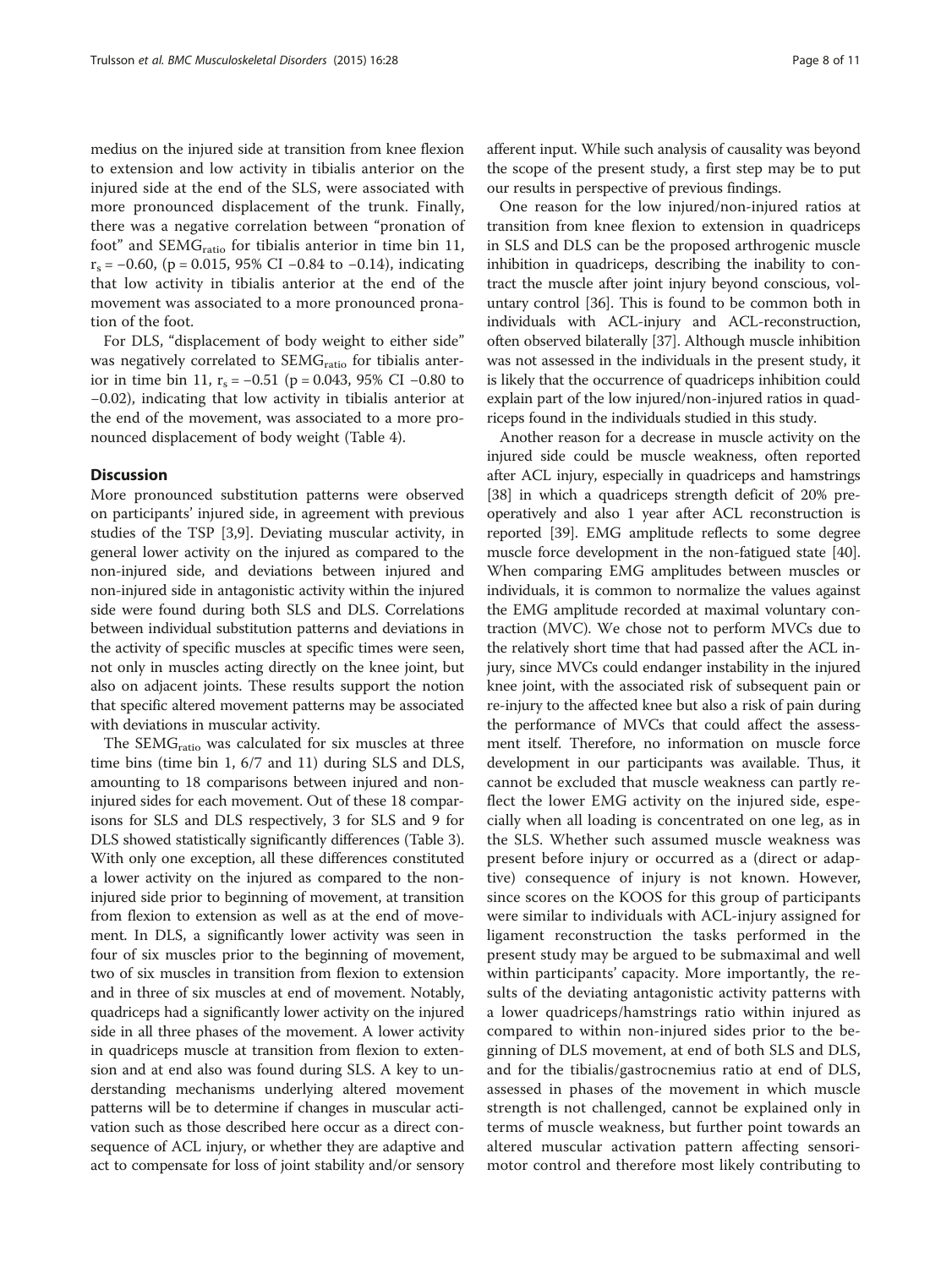the altered movement patterns. These discrepancies may be an important factor underlying the development of substitution patterns, and should be further investigated in future studies.

The only muscle with higher activity on the injured as compared to non-injured side was biceps femoris just prior to the beginning of DLS movement. The hamstrings and the ACL are postulated to act in synergy to prevent anterior tibial displacement during quadriceps contraction and it also has been suggested that increased hamstring activity and quadriceps inhibition may occur as a reactive muscle strategy to regain functional stability [[41](#page-10-0)]. However, investigations of hamstrings muscle activity show varying results. During gait, Boerboom et al. reported high hamstrings activity in the beginning and at the end of a stride in both individuals with ACL injury and in controls [[42](#page-10-0)], while Alkjaer et al. [\[43\]](#page-10-0), found no differences in EMG patterns of hamstrings muscles when comparing individuals with ACL injury to controls. Swanik et al. found increased hamstrings activity during landing from a jump in individuals with ACL injury and concluded that this reactive muscle activity was presumably an attempt to regain functional stability [[41](#page-10-0)]. The reported changes in biceps femoris muscle activity, as found prior to the beginning of DLS movement in the present study and in accordance with Swanik et al. [[41](#page-10-0)], might indicate adaptive changes in motor control as a strategy to regain functional stability. If so, this could be speculated to be a result of changes in sensory feedback due to the injured ligament, and a modification in existing motor programs by regaining or relearning new movement patterns. Together with the results of the deviating antagonistic activity patterns of quadriceps/hamstrings- and tibialis/gastrocnemius ratio within the injured as compared to the non-injured sides in the present study, adaptive changes in sensorimotor control certainly cannot be excluded.

When performing DLS, it is possible to shift more loading to the non-injured side, which could explain the lower SEMG<sub>ratio</sub> on the injured side. This also was indicated by the scoring of the TSP, since "displacement of body weight to either side" was only observed on the injured side. The mechanism underlying the displacement is unclear, but one plausible explanation may be the experience of pain at time of injury resulting in a subsequent fear of movement. Individuals with ACL injury may have lower muscle strength on the injured side even after one year of rehabilitation [[38](#page-10-0)]. This decreased strength might be affected by habitual displacement of bodyweight or limited attention in rehabilitation programs to weight bearing. Therefore, it would be important to make the individual aware of habitual displacement of body weight and to address this in training of sensorimotor control, strength and endurance through augmented visual feedback using mirrors, or biofeedback.

We found correlations between low SEMG<sub>ratio</sub> for gluteus medius and more pronounced substitution patterns of "knee medial to supporting foot" during SLS. This is in accordance with Mauntel et al., who found associations between medial knee displacement and decreased co-activation of gluteal to hip adductor muscles in noninjured individuals performing SLS [[28\]](#page-10-0). In addition, we found correlations between low  $SEMG<sub>ratio</sub>$  for quadriceps muscle and more pronounced "lateral displacement of hip-pelvis region". These findings, together with findings of substitution patterns in the whole lower extremity and trunk as measured with the TSP in previous studies [[3,9\]](#page-9-0), and by analogy with the functional tests used by Whatman et al. rating trunk, pelvis, knee and foot [\[18](#page-10-0)], indicate that the whole kinetic chain should be observed in assessment of altered movement patterns.

Some limitations should be considered when the findings of this study are interpreted. The amplitude and frequency content of the SEMG signal, as well as the susceptibility to crosstalk from adjacent muscles, is primarily dependent on the distance between the electrodes and the active muscle fibers. Electromagnetic interference and movement artefacts may disturb the signal, and contraction velocity, muscle length, tissue thickness, temperature etc. also can influence the signal, why these factors have to be controlled and minimized when comparisons between individuals, muscles or sessions are performed [\[44\]](#page-10-0). Since all comparisons were conducted between injured and non-injured sides in the same individual on one occasion, the above mentioned variations were kept to a minimum. Since the movement speed can influence SEMG amplitude [\[45\]](#page-10-0), a metronome was used to diminish differences between sides and since the same examiner mounted all electrodes, the variation in electrode application and placement was kept to a minimum.

In accordance with previous work we found noticeable variations in absolute amplitudes between individuals, Additional file [1](#page-9-0) [[46\]](#page-10-0). By calculating  $SEMG<sub>ratio</sub>$  these differences were diminished. Yet, the low amplitudes, especially in time bin 1 and 11, in which a small change in amplitude can induce considerable change in ratio, might imply some uncertainty in the results. Therefore,  $SEMG<sub>ratios</sub>$ calculated for higher amplitudes, as in bin 6/7 with transition from flexion to extension, had a stronger influence on our conclusions.

Another aspect not yet investigated is if altered movement patterns and muscular activity are dissimilar in different subgroups, for example if divided into subgroups of men and women. Diminished muscular protection of passive structures of the knee have been described in women as compared to men [\[47,48\]](#page-10-0), and Myer et al. have suggested that females utilize neuromuscular activation strategies which may contribute to "dynamic valgus" when performing high-risk manoeuvres [[49](#page-10-0)]. However,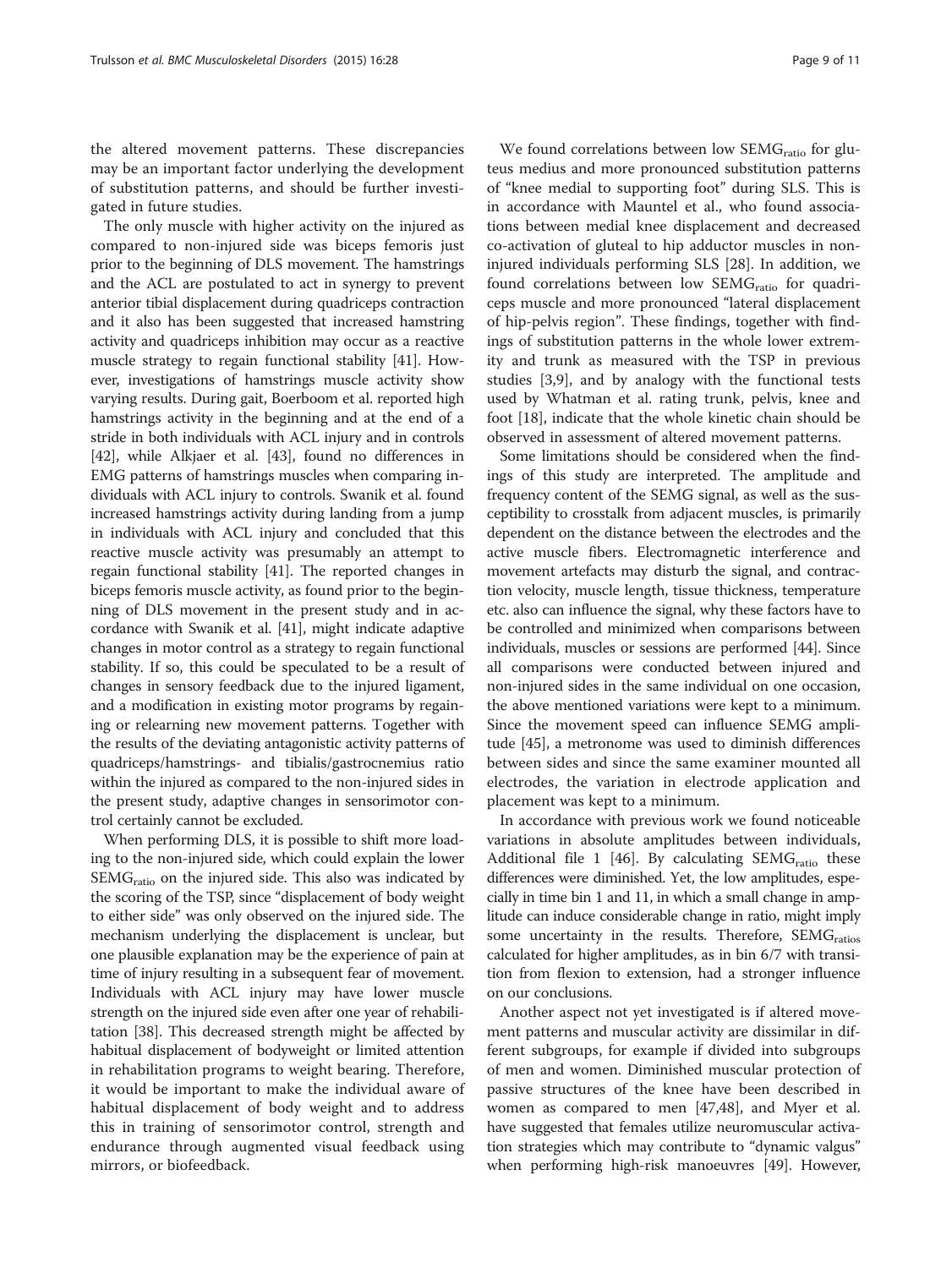<span id="page-9-0"></span>since the present study was a first evaluation of muscle activity during altered movement patterns scored with TSP, a distribution into subgroups of men and women was neither achievable, nor within the scope of the study, but ought to be investigated in future studies.

#### Conclusions

More pronounced altered movement patterns were observed on participants' injured than on non-injured side. Deviations in SEMG activity of specific muscles between injured and non-injured sides were seen during both SLS and DLS – with generally lower activity on the injured side. Associations between these deviations and specific altered movement patterns were found, particularly during SLS. This was found not only for muscles acting directly across the knee joint, but also for the gluteus medius muscle. Also, deviating antagonistic muscular activity patterns in quadriceps/hamstrings and in tibialis/gastrocnemius within injured as compared to non-injured sides were found. These findings suggest that altered movement patterns during functional assessments and rehabilitative exercise such as the SLS and DLS – more strenuous than gait, but not as demanding as jumping – are not only caused by altered biomechanics and/or muscle weakness but probably also by altered sensorimotor control. We suggest that in the evaluation and rehabilitation of ACL injury, assessments of specific altered movement patterns, using for instance the TSP, might provide indications of specific alterations in sensorimotor control and therefore should be considered as a complement to other assessments.

# Additional file

[Additional file 1:](http://www.biomedcentral.com/content/supplementary/s12891-015-0472-y-s1.pdf) Absolute amplitudes Trulsson et al. 2014. Absolute amplitudes. Median and quartiles ( $Q_1$  and  $Q_3$ ) for absolute amplitudes for each time bin, each muscle, for non-injured and injured sides for the test-movements Single Leg Squat (SLS) and the Double Leg Squat (DLS) for 16 participants with ACL rupture.

#### Competing interests

The authors declare that they have no competing interests.

#### Authors' contributions

AT, CG and MG provided the concept, idea and fund procurement, and AT, MM, G-AH, CG and MG provided research design. AT, MM and CG provided the data collection. AT and MG performed the data analysis and the statistical analysis in consultation with Professor Jonas Björk, division of occupational and environmental medicine at Lund University. AT was mainly responsible for the writing, while AT, CG and MG drafted the manuscript and all authors read and approved the final version. AT provided project management and the Department of Health Sciences, Division of Physiotherapy, Lund University provided the equipment.

#### Acknowledgements

We would kindly like to acknowledge Professor Jonas Björk, division of occupational and environmental medicine at Lund University, for statistical consultation, RPT Örjan Sundewall, Department of Orthopedics at Skane University Hospital for participant management, and Department of Health Sciences, Division of Physiotherapy, Lund University, Sweden for providing the equipment.

#### Funding

This study was funded by the Swedish Research Council, Project nos. 14015 (PI Martin Garwicz), Swedish National Centre for Research in Sports, Medical Faculty of Lund University, Sweden, Region Skane, Sweden, Ann-Mari och Ragnar Hemborgs Minnesfond, Lund University, Sweden, Emy Thulins Forskningsfond, Lund University, Sweden and Professor Stig Radners fond, Lund University, Sweden.

#### Author details

<sup>1</sup>Department of Health Sciences, Physiotherapy, Lund University, Lund Sweden. <sup>2</sup>Department of Rehabilitation Medicine, Skane University Hospital Lund, Sweden. <sup>3</sup>Occupational and Environmental Medicine, Lund University and University and Regional Laboratories Region Scania, Lund, Sweden. 4 Centre for Teaching and Learning, Lund University, Lund, Sweden. 5 Department of Experimental Medical Science, Neuronano Research Center, Lund University, Lund, Sweden.

#### Received: 18 December 2014 Accepted: 16 January 2015 Published online: 13 February 2015

#### References

- 1. Rudolph KS, Snyder-Mackler L. Effect of dynamic stability on a step task in ACL deficient individuals. J Electromyogr Kinesiol. 2004;14(5):565–75.
- 2. Ingersoll CD, Grindstaff TL, Pietrosimone BG, Hart JM. Neuromuscular consequences of anterior cruciate ligament injury. Clin Sports Med. 2008;27(3):383–404. vii.
- 3. Trulsson A, Garwicz M, Ageberg E. Postural orientation in subjects with anterior cruciate ligament injury: development and first evaluation of a new observational test battery. Knee Surg Sports Traumatol Arthrosc. 2010;18(6):814–23.
- 4. Roos EM, Roos HP, Lohmander LS, Ekdahl C, Beynnon BD. Knee Injury and Osteoarthritis Outcome Score (KOOS)–development of a self-administered outcome measure. J Orthop Sports Phys Ther. 1998;28(2):88–96.
- 5. Neeter C, Gustavsson A, Thomee P, Augustsson J, Thomee R, Karlsson J. Development of a strength test battery for evaluating leg muscle power after anterior cruciate ligament injury and reconstruction. Knee Surg Sports Traumatol Arthrosc. 2006;14(6):571–80.
- 6. Padua DA, Marshall SW, Boling MC, Thigpen CA, Garrett Jr WE, Beutler AI. The Landing Error Scoring System (LESS) Is a valid and reliable clinical assessment tool of jump-landing biomechanics: the JUMP-ACL study. Am J Sports Med. 2009;37(10):1996–2002.
- 7. Augustsson J, Thomee R. Ability of closed and open kinetic chain tests of muscular strength to assess functional performance. Scand J Med Sci Sports. 2000;10(3):164–8.
- 8. Gustavsson A, Neeter C, Thomee P, Gravare Silbernagel K, Augustsson J, Thomee R, et al. A test battery for evaluating hop performance in patients with an ACL injury and patients who have undergone ACL reconstruction. Knee Surg Sports Traumatol Arthrosc. 2006;14(8):778–88.
- 9. Trulsson A, Roos EM, Ageberg E, Garwicz M. Relationships between postural orientation and self reported function, hop performance and muscle power in subjects with anterior cruciate ligament injury. BMC Musculoskelet Disord. 2010;11:143.
- 10. Frost D, Andersen J, Lam T, Finlay T, Darby K, McGill S. The relationship between general measures of fitness, passive range of motion and whole-body movement quality. Ergonomics. 2013;56(4):637–49.
- 11. Lephart S, Fu F. Proprioception and neuromuscular control in joint stability. In: Lephart S, Fu F, editors. Proprioception and neuromuscular control in joint stability, Human kinetics. 2000. p. 5–29. 77–88, 171–196.
- 12. Williams GN, Chmielewski T, Rudolph K, Buchanan TS, Snyder-Mackler L. Dynamic knee stability: current theory and implications for clinicians and scientists. J Orthop Sports Phys Ther. 2001;31(10):546–66.
- 13. Solomonow M. Sensory-motor control of ligaments and associated neuromuscular disorders. J Electromyogr Kinesiol. 2006;16(6):549–67.
- 14. Beynnon BD, Johnson RJ, Abate JA, Fleming BC, Nichols CE. Treatment of anterior cruciate ligament injuries, part I. Am J Sports Med. 2005;33(10):1579–602.
- 15. Bryant AL, Newton RU, Steele J. Successful feed-forward strategies following ACL injury and reconstruction. J Electromyogr Kinesiol. 2009;19(5):988–97.
- 16. Ageberg E, Bennell KL, Hunt MA, Simic M, Roos EM, Creaby MW. Validity and inter-rater reliability of medio-lateral knee motion observed during a single-limb mini squat. BMC Musculoskelet Disord. 2010;11:265.